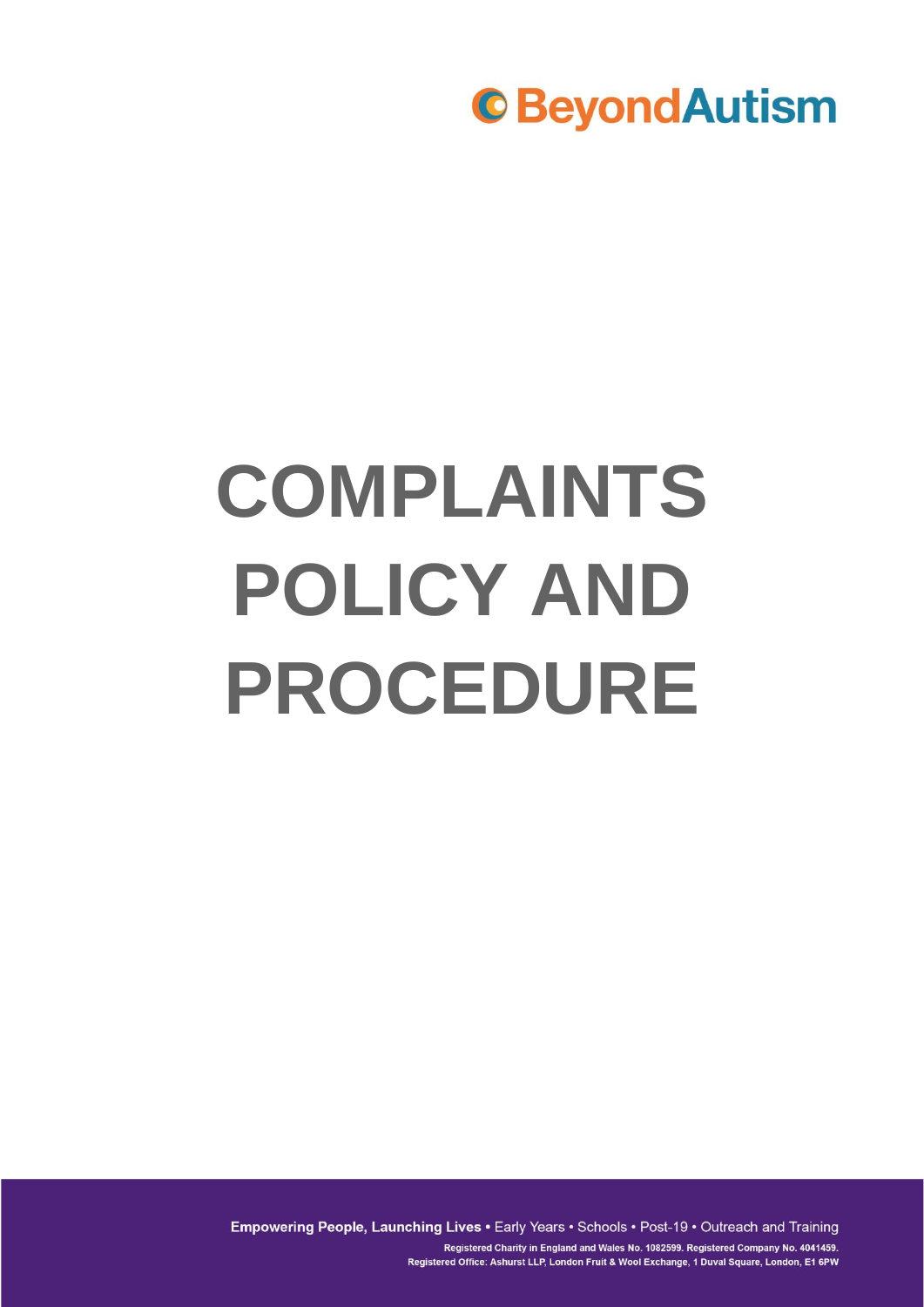

### **Introduction**

At BeyondAutism we believe that listening and responding to concerns raised at the earliest opportunity facilitates positive lines of communication. We aim to build open and honest relationships that directly benefit the children and young adults we serve, striving to continuously improve our services.

Sometimes, having been through the informal route, a concern may need more attention. This policy aims to set out an effective means by which complaints concerning BeyondAutism and our services can be heard. The procedure sets out how this will be done.

All complaints are treated confidentially, unless legal obligations require disclosure to the relevant authorities

All members of BeyondAutism Services and the BeyondAutism community are entitled to raise concerns and make complaints. This includes pupils, volunteers, visitors, parents and others with parental responsibility, neighbours and members of the public coming into contact with our organization and services. The information in this policy is to be made available to all of these people or on request. There is a separate Grievance Procedure and Whistleblowing Procedure for use by staff.

### Pupil/Student Voice

We are committed to listening to and hearing the voice of our pupils and students both on an individual basis and as a group. We will take account of their views in every aspect of their education and school life, encouraging self-advocacy, independence and participation in group activity.

### Making a complaint

When making a complaint please send it to the person indicated in the flowchart below: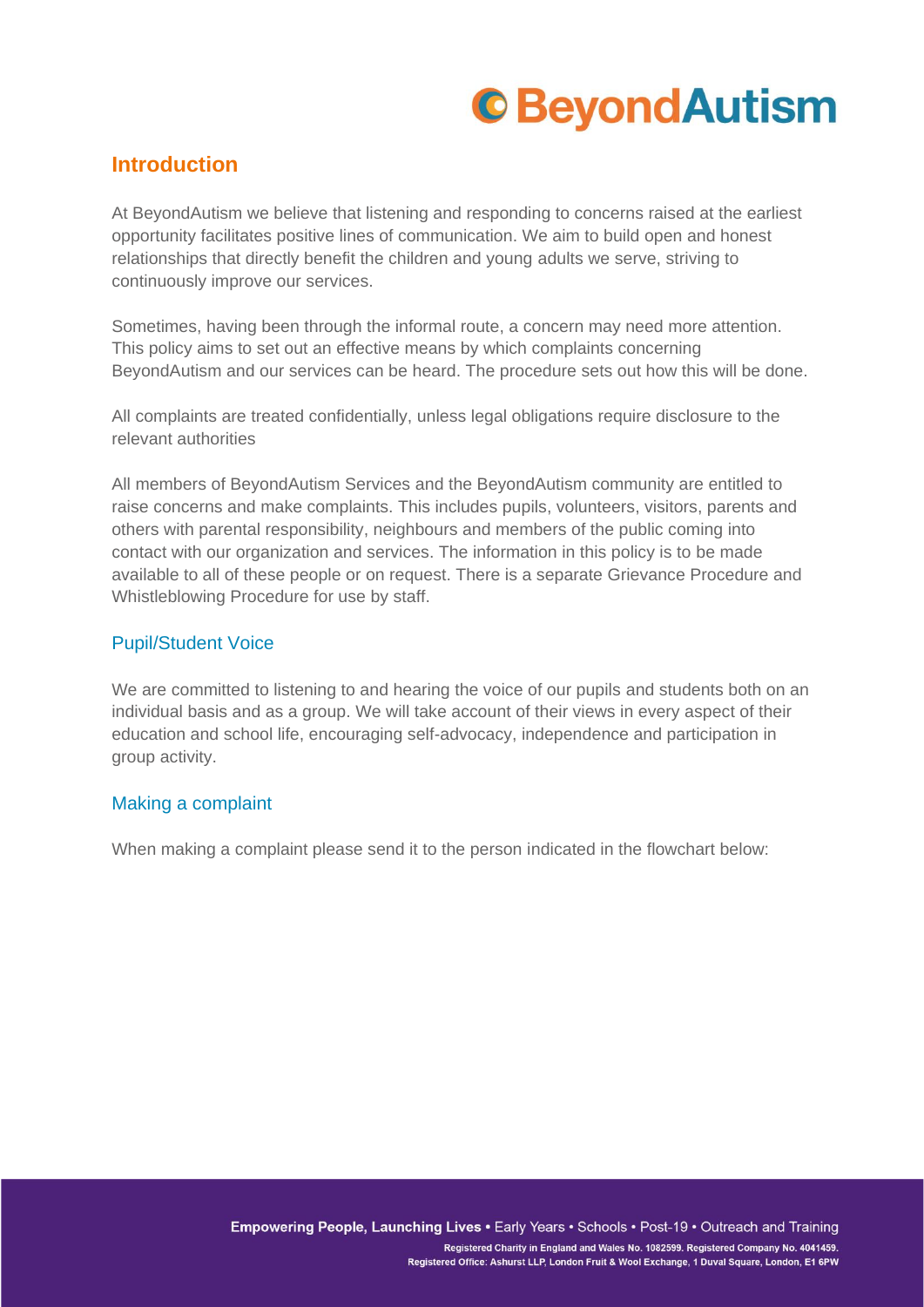### Making a complaint about BeyondAutism. BeyondAutism Schools, Post-19, Early Years or Outreach

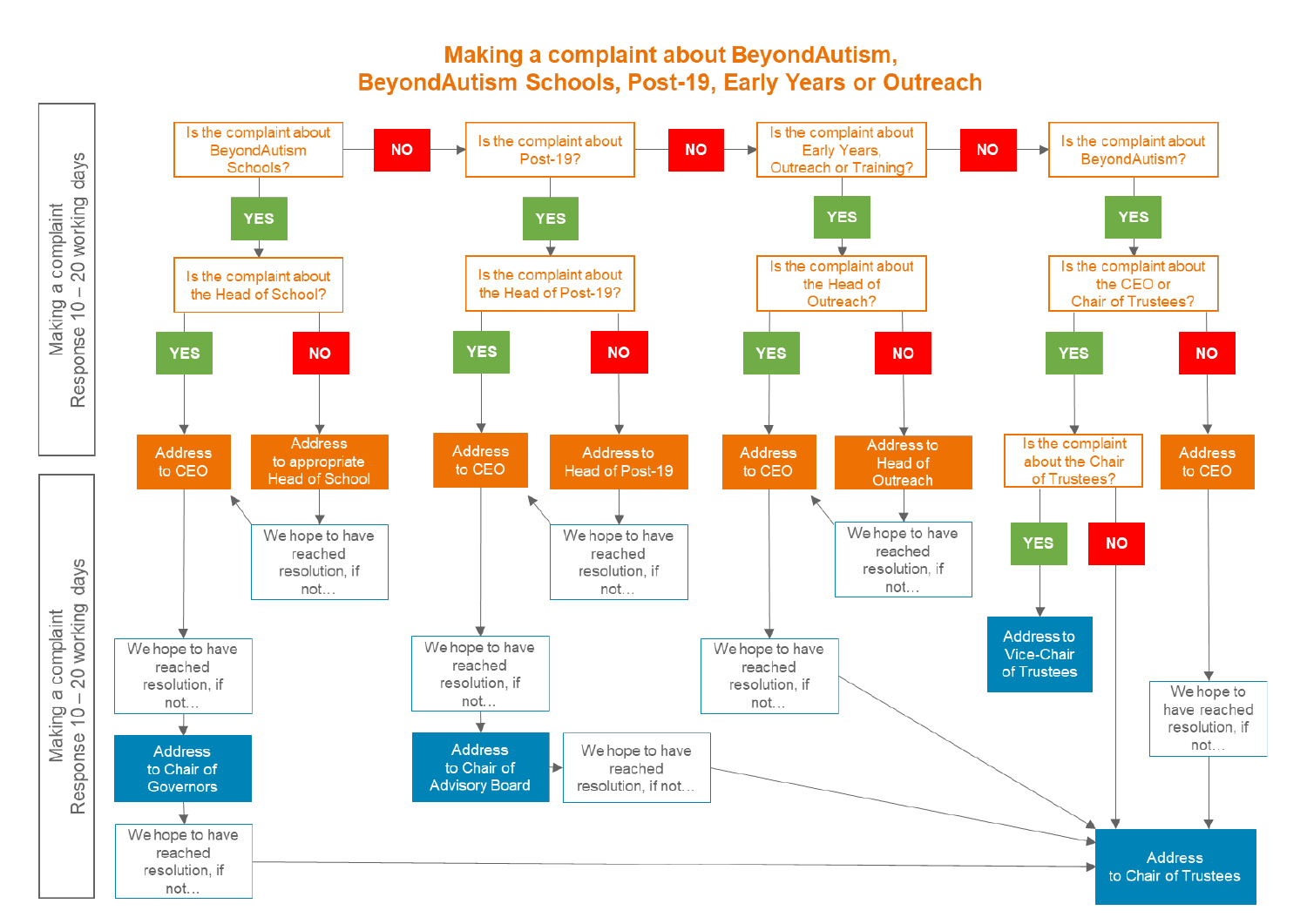## **C**BeyondAutism

### Types of complaints

Complaints can be categorised as informal or formal. Informal complaints can be made verbally and resolved verbally, although a written record will be made. Formal complaints should be made in writing and the outcome of the complaint will be notified in writing. Informal complaints may become formal if not resolved.

### Complaints file

All complaints relating to BeyondAutism Services are stored in the complaints file which is kept by the Heads of Services.

All other complaints are recorded in the BeyondAutism complaints file.

On receipt of a complaint the "Receiving and handling a complaint" form will be completed (appendix)

Each report in the complaints file may contain some or all of the following information:

- The name of the complainant and their relationship to BeyondAutism Services or BeyondAutism
- The name of the pupil/student involved (if relevant)
- A summary of the complaint
- A summary of facts relevant to the complaint
- The Head of Service or CEO's comments on the complaint
- Comments by other people whose views are relevant
- Any other document relevant to the complaint
- Any action to be taken as a result of the complaint

### Resolving complaints

A complaint is resolved when agreement has been reached with the person making the complaint, this could be agreeing to disagree, or with the outcome of an appeal. There are occasions when a resolution isn't clear or defined and the complainant may simply cease contact.

Ways of resolving complaints include:

- Explanation
- Advice
- Information
- Discussion
- Apology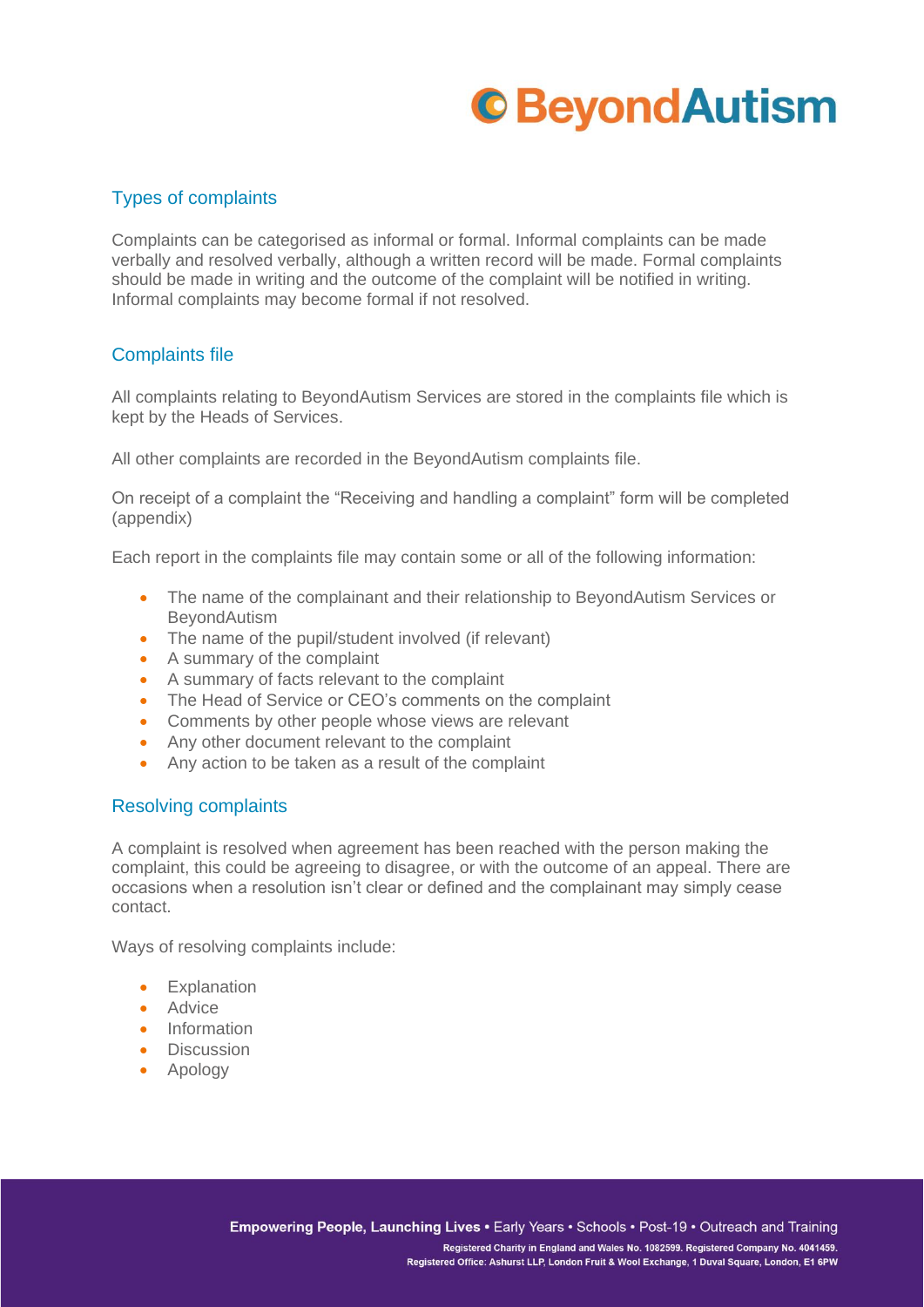## **C**BeyondAutism

### Informal complaints

We will aim to resolve the complaint within five working days.

If the complaint is resolved to the satisfaction of both parties, the result will be recorded in the complaints file.

If agreement cannot be reached, we should offer the complainant the opportunity to implement the formal stage of the complaints procedure should they wish.

### Formal complaints

Formal complaints should, wherever possible, be acknowledged within one working day of receipt of the complaint. If the person making the complaint is unable to put it in writing, or does not wish to do so, then we should endeavour to do so, sending a copy to the Complainant.

Where the complaint concerns the treatment of a pupil/student the parents should be informed in the event that they were not the complainant(s).

If the complaint includes a safeguarding, child protection, or adults at risk issue, then the organisations safeguarding and child/adult protection policies will be implemented and the police and / or social services will be informed as appropriate. Safeguarding is a priority for BeyondAutism and all of the services the charity provides. We will always prioritise dealing with any safeguarding concerns or allegations and in so doing the complaints procedure may have to run in parallel or be deferred until after those issues have been appropriately dealt with.

All formal complaints will be thoroughly investigated in accordance with this policy.

We aim to resolve complaints within ten working days although in complex cases up to 20 days may be required in order to conduct a proper investigation

When a decision is reached the following will occur:

- The complaint and outcome will be recorded in the complaints file.
- A written response will be sent to the complainant.

The complainant will be informed of their right to appeal against the decision within five working days.

### **Appeals**

The complainant may appeal against a decision taken after a formal complaint. Appeals should be made in writing to the person indicated in the written complaint response.

The person receiving the appeal will convene an appeal panel (which will include at least three people who have not been directly involved in the matters detailed in the complaint, of whom one person will be totally independent of BeyondAutism) to consider the complaint within twenty working days. The complainant will be informed that they will have the right to be accompanied to the appeal hearing if they wish.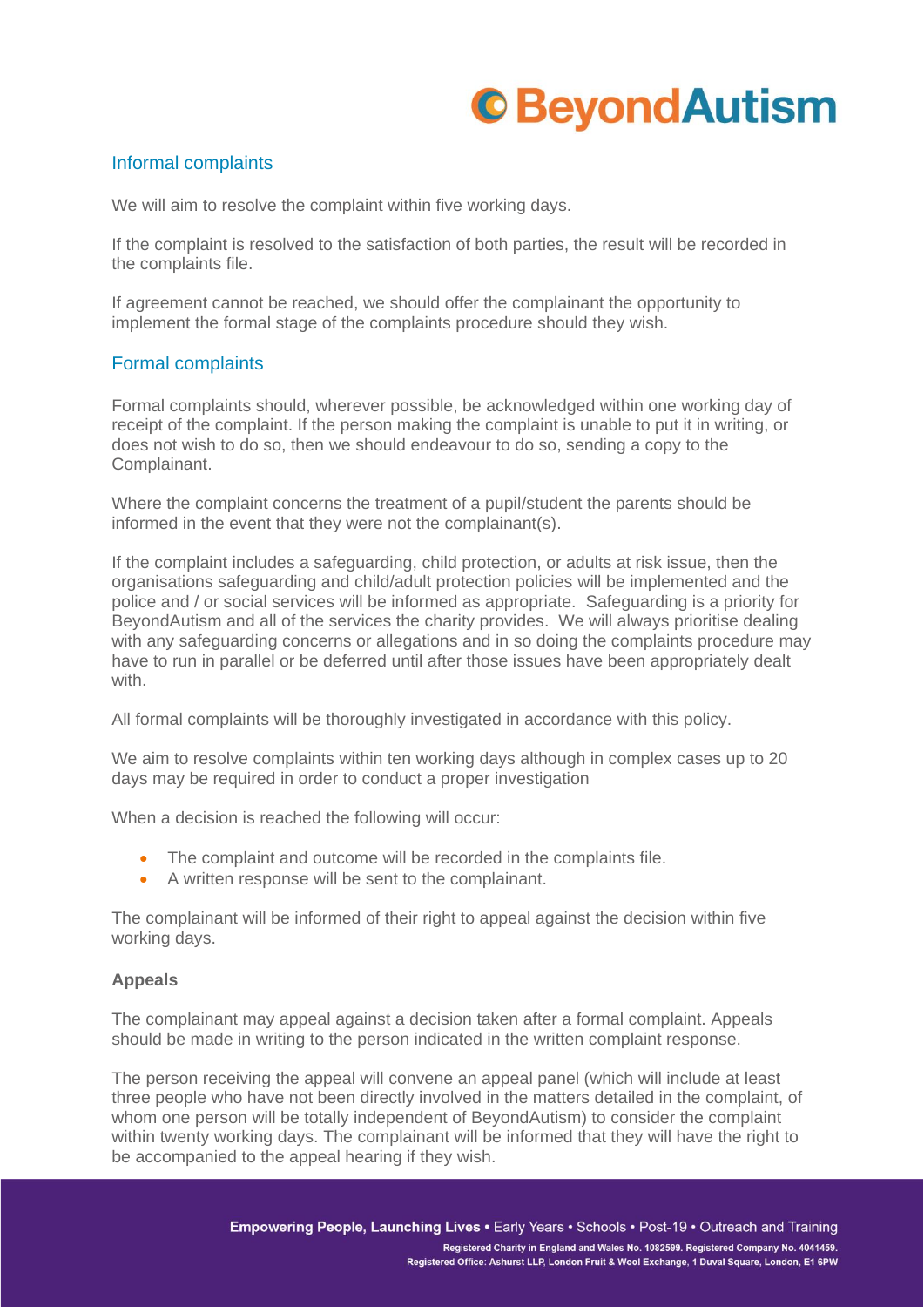

A written record of the decision made by the appeal panel will be sent to the complainant within five working days of that decision and will logged in the complaints file.

### Fundraising complaints procedure

As an organisation registered with the Fundraising Regulator we are committed to best practice and we take all complaints seriously.

A complaint or a concern about our fundraising should be addressed to:

- Call our Fundraising Team on 020 3031 9705
- Email us at fundraising@beyondutism.org.uk
- Write to us at Fundraising Team, BeyondAutism, The Foundry, 17 Oval Way, London SE11 5RR

#### **Our fundraising complaints handling procedure**

Stage one:

Where a complaint has been made, we will acknowledge receipt within five working days, explain the process that will be followed and when a decision will be made.

We aim to respond to all complaints with a resolution within five working days. There may be times where this isn't possible. If this is the case we will notify the complainant of this and advise of the date by which a response will be received.

Stage two:

If the response is not satisfactory, we will then escalate the complaint to a member of our Senior Management Team. They will lead an investigation and make contact within a specified timeframe.

#### Stage three:

If the complaint remain unresolved, the complainant can contact the Fundraising Regulator who will independently investigate the complaint. They can be contacted via their website: [www.fundraisingregulator.org.uk/make-a-complaint/complaints/.](http://www.fundraisingregulator.org.uk/make-a-complaint/complaints/)

#### Who else will listen?

**BeyondAutism** Charity Commission <https://www.gov.uk/complain-about-charity>

**BeyondAutism Schools Ofsted** <https://parentview.ofsted.gov.uk/>

<http://www.ofsted.gov.uk/resources/complaints-ofsted-about-schools-guidance-forparents>

Empowering People, Launching Lives . Early Years . Schools . Post-19 . Outreach and Training Registered Charity in England and Wales No. 1082599, Registered Company No. 4041459. Registered Office: Ashurst LLP, London Fruit & Wool Exchange, 1 Duval Square, London, E1 6PW